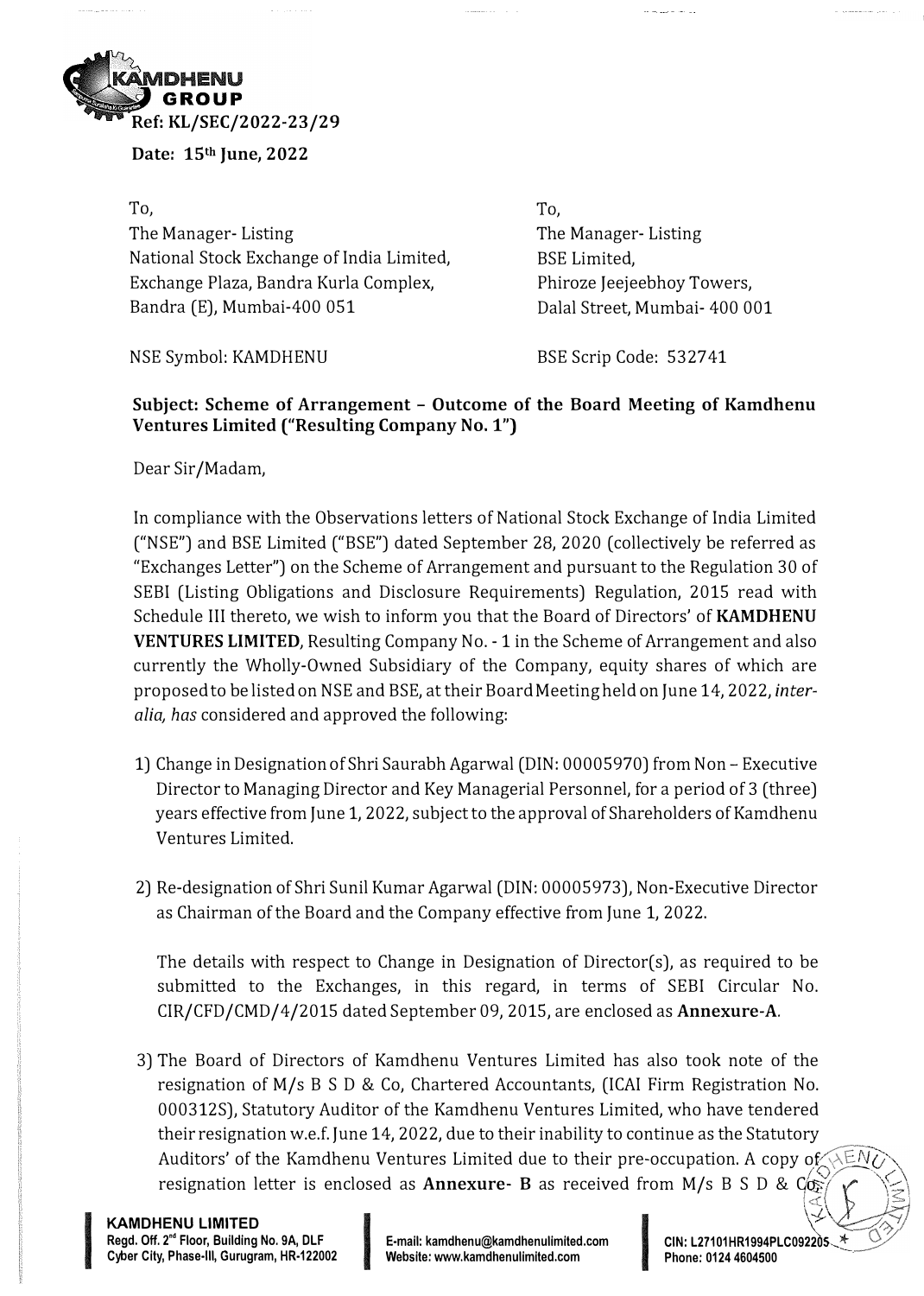

Chartered Accountants and the requisite details with respect to Resignation of Statutory Auditor of the Kamdhenu Ventures Limited as required in terms of SEBI Circular No. CIR/CFD/CMD/4/2015 dated September 09, 2015, is enclosed as **Annexure-C.** 

EN

We request you to kindly take the same on records.

Thanking you,

Yours faithfully,

**For Kamdhenu Limited** 

Khanc

**Khem Chand, Company Secretary & Compliance Officer** 

**Encl.: as above.** 

**INSURANCE AND DESCRIPTION**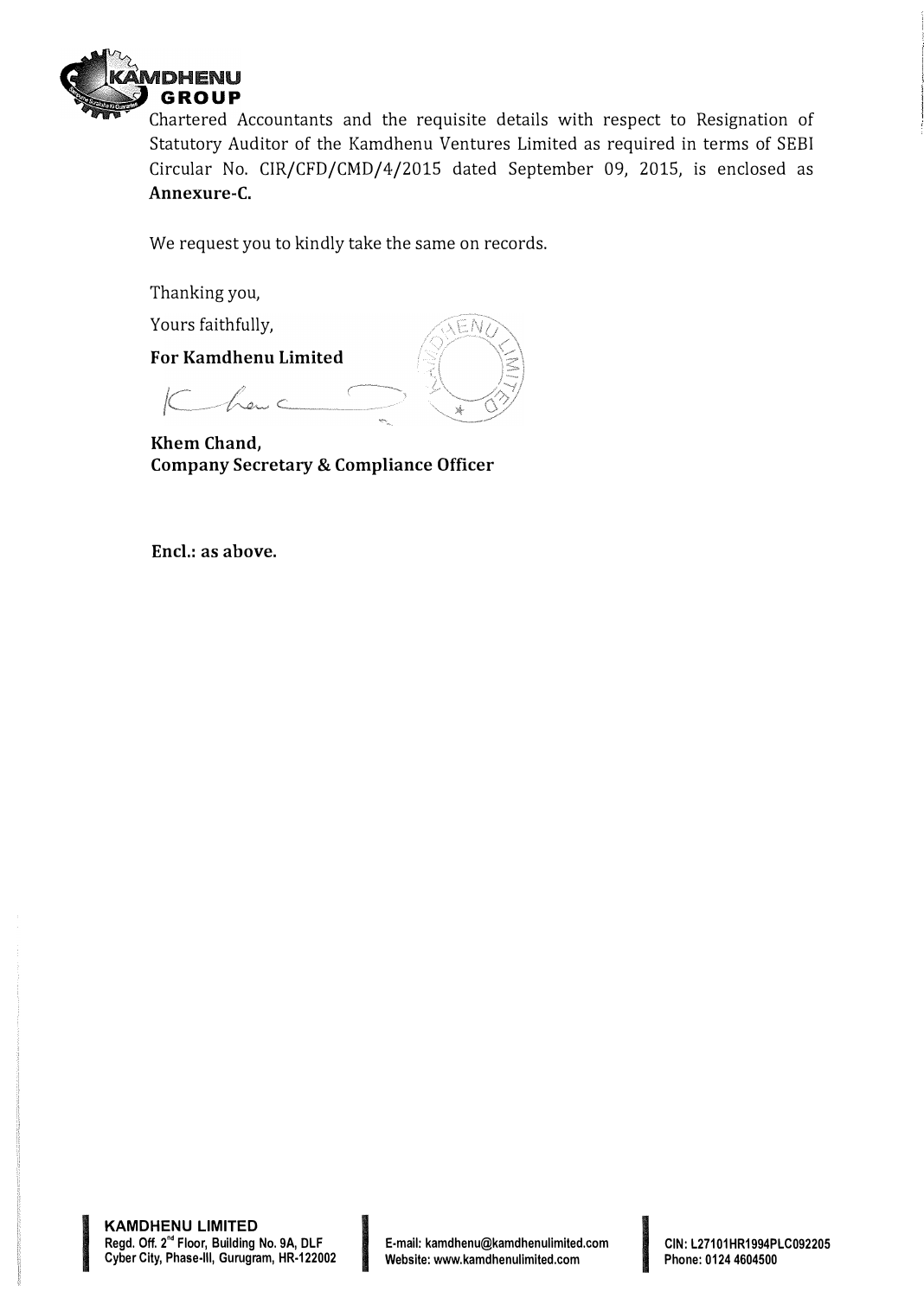

 $\cdots$  $\bar{z}$ 

**Disclosures under Regulation 30 of SEBI (Listing Obligations and Disclosures Requirements) Regulations, 2015 and SEBI Circular CIR/CFD/CMD/4/2015 dated 09th September, 2015.** 

| S.No | Particular                                                                                      | Shri Saurabh Agarwal                                                                                                                                                                                                                                                                                                                                                                                                                                        | Shri Sunil Kumar Agarwal                                                                                                                                                                                                                                                                                                                                                                                                                                                                                                                                                                                                                                                                                                 |
|------|-------------------------------------------------------------------------------------------------|-------------------------------------------------------------------------------------------------------------------------------------------------------------------------------------------------------------------------------------------------------------------------------------------------------------------------------------------------------------------------------------------------------------------------------------------------------------|--------------------------------------------------------------------------------------------------------------------------------------------------------------------------------------------------------------------------------------------------------------------------------------------------------------------------------------------------------------------------------------------------------------------------------------------------------------------------------------------------------------------------------------------------------------------------------------------------------------------------------------------------------------------------------------------------------------------------|
| 1.   | Reason<br>for<br>change<br>viz.<br>appointment,<br>resignation,<br>removal, death or otherwise; | Change<br>in<br>designation<br>of<br>Shri Saurabh Agarwal from Non -<br>Executive Director to Managing<br>Director and Key Managerial<br>Personnel of the Company,<br>subject to the approval of<br><b>Shareholders</b><br>of<br>Kamdhenu<br>Ventures Limited.                                                                                                                                                                                              | Re-designation of Shri Sunil<br>Kumar<br>Agarwal,<br>Non-<br>Director<br>Executive<br>as<br>Chairman of the Board and<br>the Company                                                                                                                                                                                                                                                                                                                                                                                                                                                                                                                                                                                     |
| 2.   | Date of appointment/eessation<br>& term of appointment;                                         | His appointment will be effective<br>from June 1, 2022 and will be for<br>a period of 3 (three) years.                                                                                                                                                                                                                                                                                                                                                      | The<br>Re-designation<br>as<br>Chairman of the Board and<br>the Company will be effective<br>from June 1, 2022.                                                                                                                                                                                                                                                                                                                                                                                                                                                                                                                                                                                                          |
| 3.   | Brief Profile;                                                                                  | Saurabh<br>Shri<br>Agarwal<br>is<br>a dynamic entrepreneur having<br>expertise in plant<br>technical<br>operations. Shri Saurabh Agarwal<br>has been in association with<br>Kamdhenu Conglomerate since<br>1998.<br>after<br>completing<br>B.E.(Mech.) from R.V. College of<br>Engineering, Bengaluru. By dint<br>of<br>his<br>hard<br>work<br>and<br>extraordinary<br>innovative<br>wisdom, he has made rapid<br>growth<br>in<br>Kamdhenu<br>Conglomerate. | Shri Sunil Kumar Agarwal is<br>the<br>founder<br>amongst<br>of<br>Kamdhenu<br>members<br>Conglomerate, who has taken<br>the Kamdhenu Group to new<br>heights of success and glory.<br>He has been potent force<br>behind<br>the<br>strong<br>and<br>Kamdhenu<br>efficient<br>marketing<br>network<br>that<br>spreads out<br>the<br>across<br>country.<br>He has achieved his B.E.<br>(Chemical) from Harcourt<br>Butler Technical University,<br>Kanpur,<br>having<br>vast<br>experience of over 33 years in<br>steel industry, Shri Sunil<br>Kumar Agarwal has got core<br>expertise in the production<br>and marketing arena and has<br>also played vital role in<br>scripting the success story of<br>Kamdhenu Group. |
| 4.   | of<br>Disclosure<br>relationships<br>between directors.                                         | Shri Saurabh Agarwal is a brother<br>of Shri Sachin Agarwal and also<br>related to Shri Sunil Kumar<br>Agarwal.                                                                                                                                                                                                                                                                                                                                             | Shri Sunil Kumar Agarwal is<br>related to<br>Shri Saurabh<br>Agarwal and Shri Sachin<br>Agarwal.                                                                                                                                                                                                                                                                                                                                                                                                                                                                                                                                                                                                                         |

## **For Kamdhenu Limited**

I

Charc

**Rhem Chand, Company Secretary & Compliance Officer** 



**INTERNATIONAL STATE**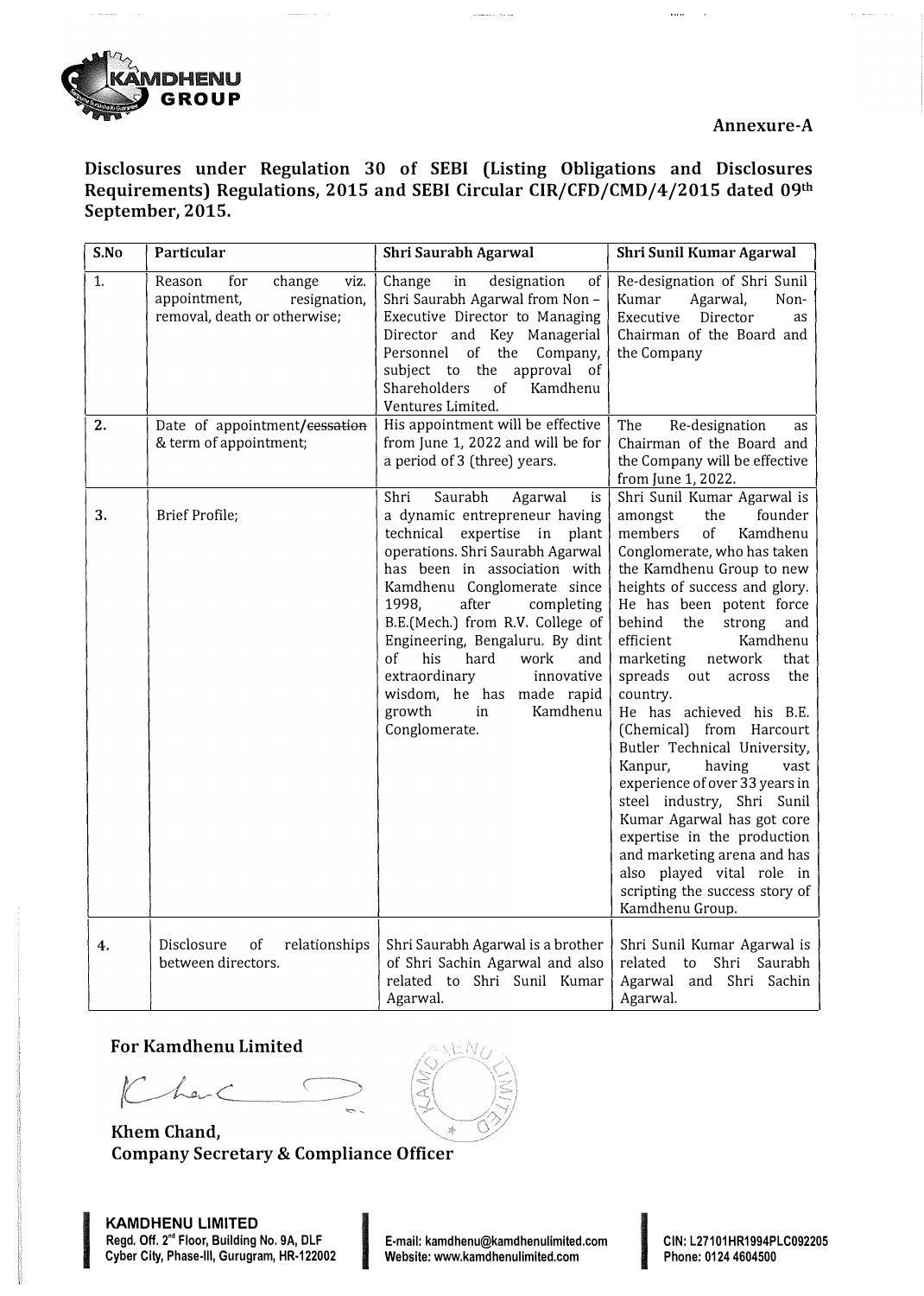American-B

# **BSD & Co.**

# **Chartered Accountants**

Branch Office Delhi : 810, 8th floor, Antriksh Bhawan, 22 Kasturba Gandhi Marg, New Delhi-110001(Delhi) Tel.: 011-43029888, E-mail: delhi@bsdgroup.in •Website: www.bsdgroup.in

#### **The Board of Directors**

Kamdhenu Ventures Ltd CIN: U51909HR2019PLC089207 2nd Floor, Tower A, Building No. 9, DLF Cyber City, Phase III, Gurgaon - 122002.

**Subject: Resignation as Statutory Auditors of Kamdhenu Ventures Ltd.** 

Dear Sir,

Due to preoccupation, we will not be able to continue as Statutory Auditors of the Company. Therefore, we hereby tender our resignation as Statutory Auditors of the Company with immediate effect. Please do the needful at your end. As on date we do not have any outstanding dues.

Thanking you,

Yours' Truly,

For B S D & Co. Chartered Accountants Firm Registration No.: 0003



(Surendra Khinvasra) Partner Mem. No.: 070804

Place: Delhi

Date: 14.06.2022